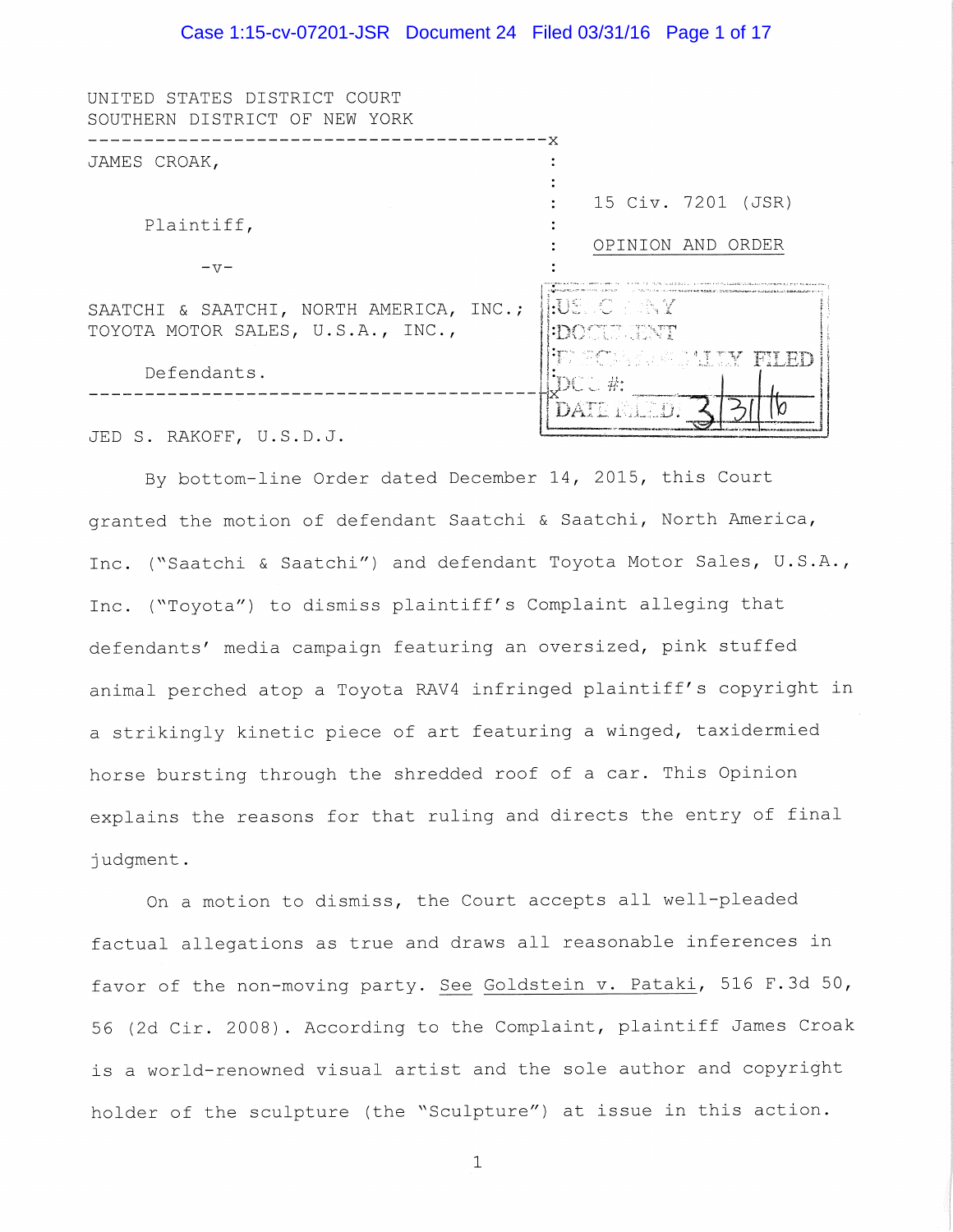### Case 1:15-cv-07201-JSR Document 24 Filed 03/31/16 Page 2 of 17

Complaint ("Compl.") ¶¶ 6, 12, ECF No. 1. The Sculpture, entitled "Pegasus, Some Loves Hurt More Than Others," is a mixed-media, lifesized work that was first exhibited in 1983 at the Otis-Parsons Art Gallery in Los Angeles, California. Id. ¶¶ 1, 13. The Sculpture depicts a winged, taxidermied horse that appears to be in the process of breaking through the roof of a sleek lowrider, as if about to take flight.<sup>[1](#page-1-0)</sup> According to the Complaint, the Sculpture is "world famous" and has been widely used, including in a poster for the 1984 Olympic Arts Festival. Id. ¶ 14; Compl., Ex. 2. Plaintiff attaches the following depiction of the Sculpture to his Complaint:

<span id="page-1-0"></span>

<sup>&</sup>lt;sup>1</sup> The Complaint does not describe the Sculpture at all beyond identifying it as a "mixed-media, life-sized work." Compl. ¶ 13. However, plaintiff's brief opposing the instant motion repeatedly describes the horse in the Sculpture as "stuffed." Pl.'s Mem. of Law in Opp. to Defs.' Mot. to Dismiss the Compl. at 1, ECF No. 1.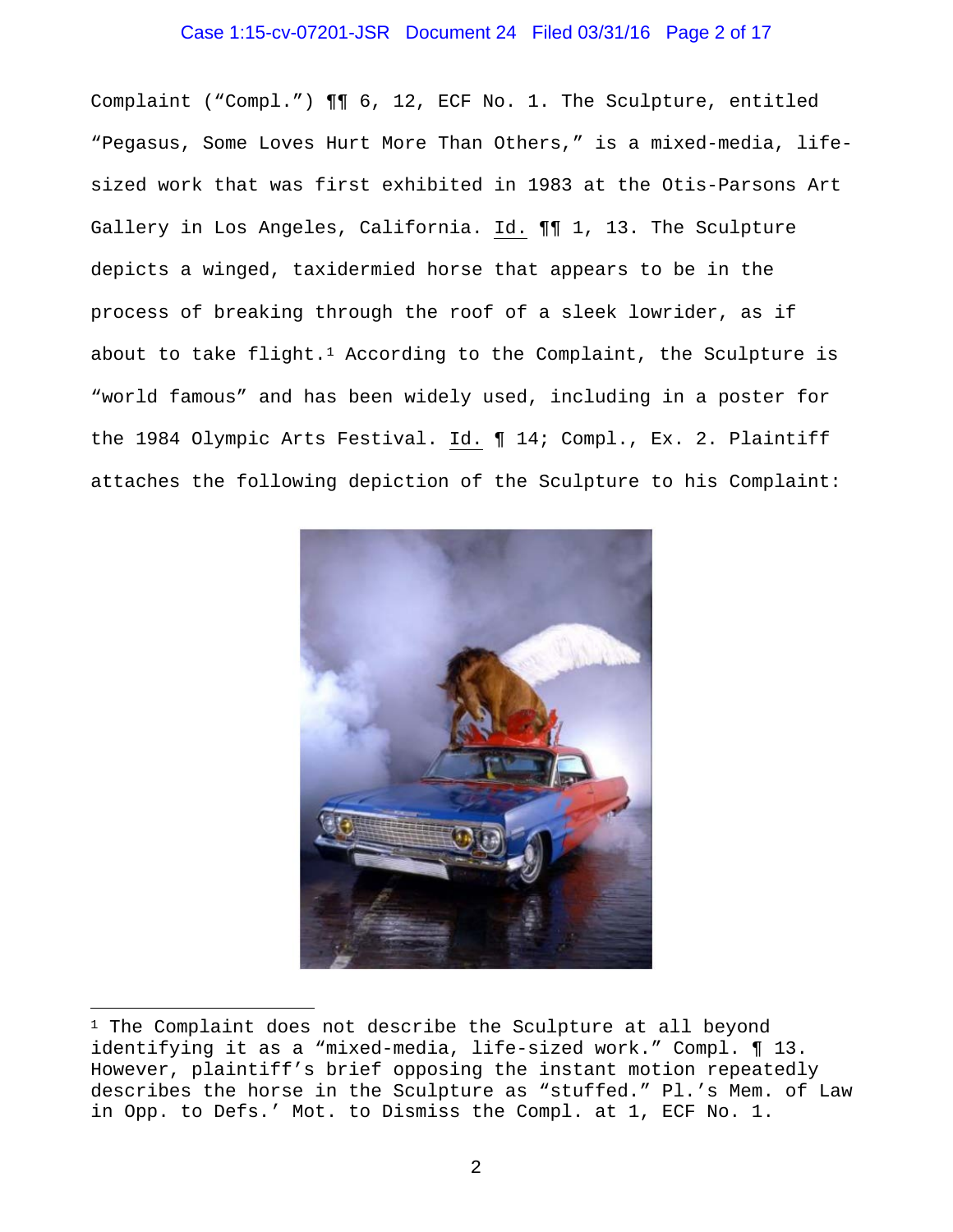Compl., Ex. 1.

<u>.</u>

In 2014, defendant Toyota hired defendant Saatchi & Saatchi, an international advertising agency, to create an advertising and media campaign to promote the sale of Toyota vehicles. Compl. ¶¶ 8, 16. As part of that campaign, Saatchi & Saatchi developed and produced a television commercial that prominently features a massive, pink stuffed animal –- specifically, a hybrid of a unicorn and Pegasus – strapped to the roof of a Toyota RAV4. Id. ¶ 17; Compl., Ex. 4. The commercial portrays a father who, while driving his family through a leafy suburb, narrates the scene, via voice-over, as follows:

This is Lady. She's a unicorn. And a Pegasus. And why is she strapped to the roof of my RAV4? Well if you have kids, then you know why. Now the real question. Where's this going in the house? The RAV4. Toyota. Let's go places.

Decl. of Andrew H. Bart dated Oct. 30, [2](#page-2-0)015, Ex. A, ECF No. 16-1.<sup>2</sup> The commercial includes images of the family smiling and laughing with one another, as well as a man on the sidewalk who flashes the driver a knowing thumbs-up, which the driver acknowledges with a nod and wave. Upbeat jazz plays in the

<span id="page-2-0"></span><sup>2</sup> Though plaintiff only attaches a still frame of the allegedly infringing commercial to his Complaint, the complete commercial submitted by defendants is properly before the Court on this motion to dismiss. See Dunn v. Sederakis, 602 F. App'x 33, 34 n.1 (2d Cir. 2015) ("On a motion to dismiss, a court may consider both: (a) documents incorporated by reference into the complaint and (b) unincorporated documents that are integral to the complaint and upon which the complaint heavily relies.").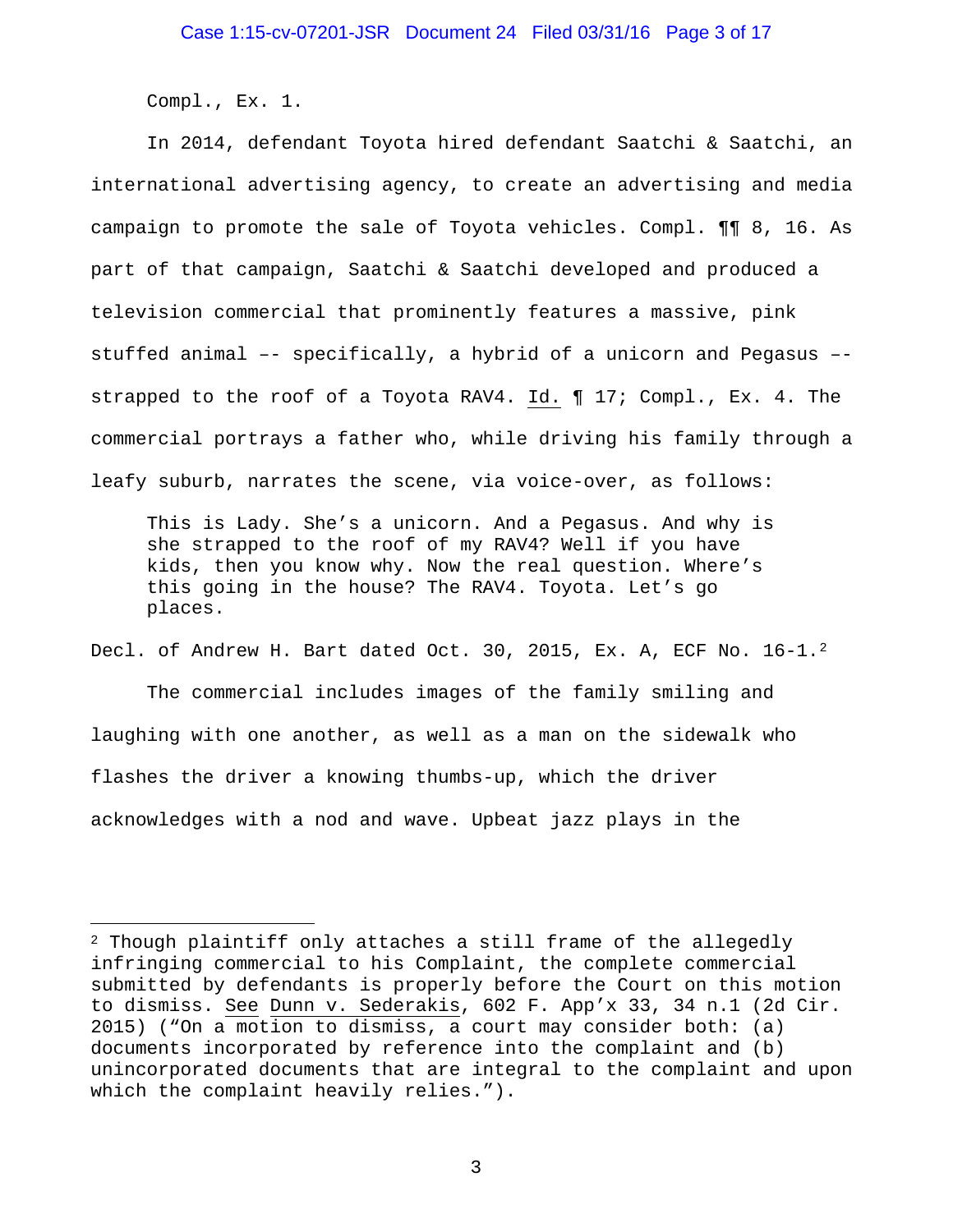## Case 1:15-cv-07201-JSR Document 24 Filed 03/31/16 Page 4 of 17

background. As the voice-over concludes, the slogan "Let's make today fun." appears above the car.

Toyota also used an image taken from the commercial to create a print advertisement. See Compl. ¶ 18. Toward the top of the print advertisement, the same slogan ("Let's make today fun.") appears in white letters. Plaintiff attaches the following reproduction of the print advertisement to his Complaint:



Compl., Ex. 5.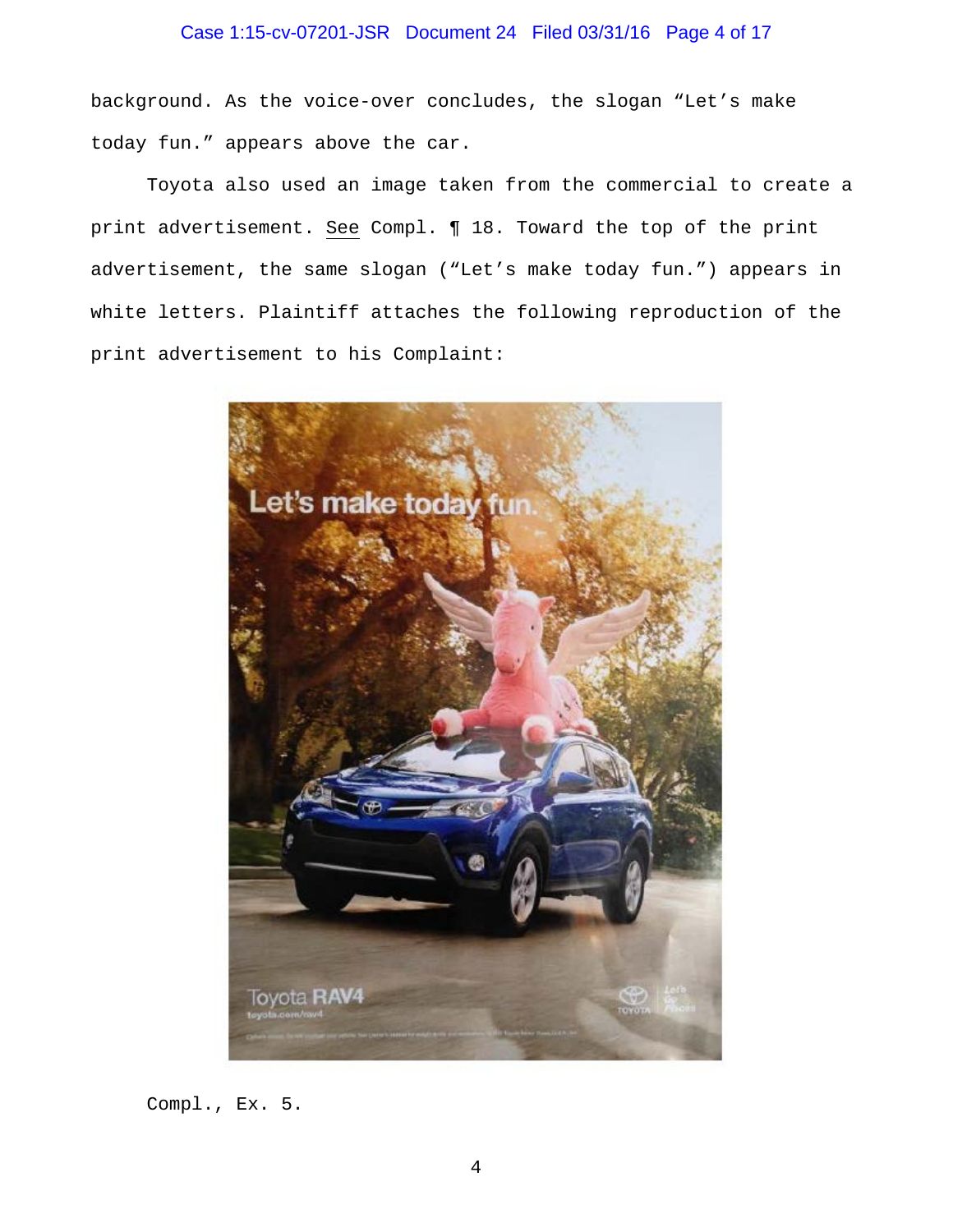## Case 1:15-cv-07201-JSR Document 24 Filed 03/31/16 Page 5 of 17

In addition, Toyota created a display featuring the stuffed animal at the 2015 Chicago Auto Show, see Compl. ¶ 19, a photograph of which plaintiff attaches to his Complaint:



Compl., Ex. 6.

On September 11, 2015, plaintiff filed this action, bringing one claim of copyright infringement under the Copyright Act of 1976 against both defendants, and one claim of "vicarious and/or contributory copyright infringement" against Toyota.

In the absence of direct evidence of copying, copyright infringement requires showing "(a) that the defendant had access to the copyrighted work and (b) the substantial similarity of protectible material in the two works." Kregos v. Associated Press, 3 F.3d 656, 662 (2d Cir. 1993). Defendants do not dispute access on this motion, instead moving for dismissal on the ground that the allegedly infringing works are not "substantially similar" to plaintiff's Sculpture as a matter of law.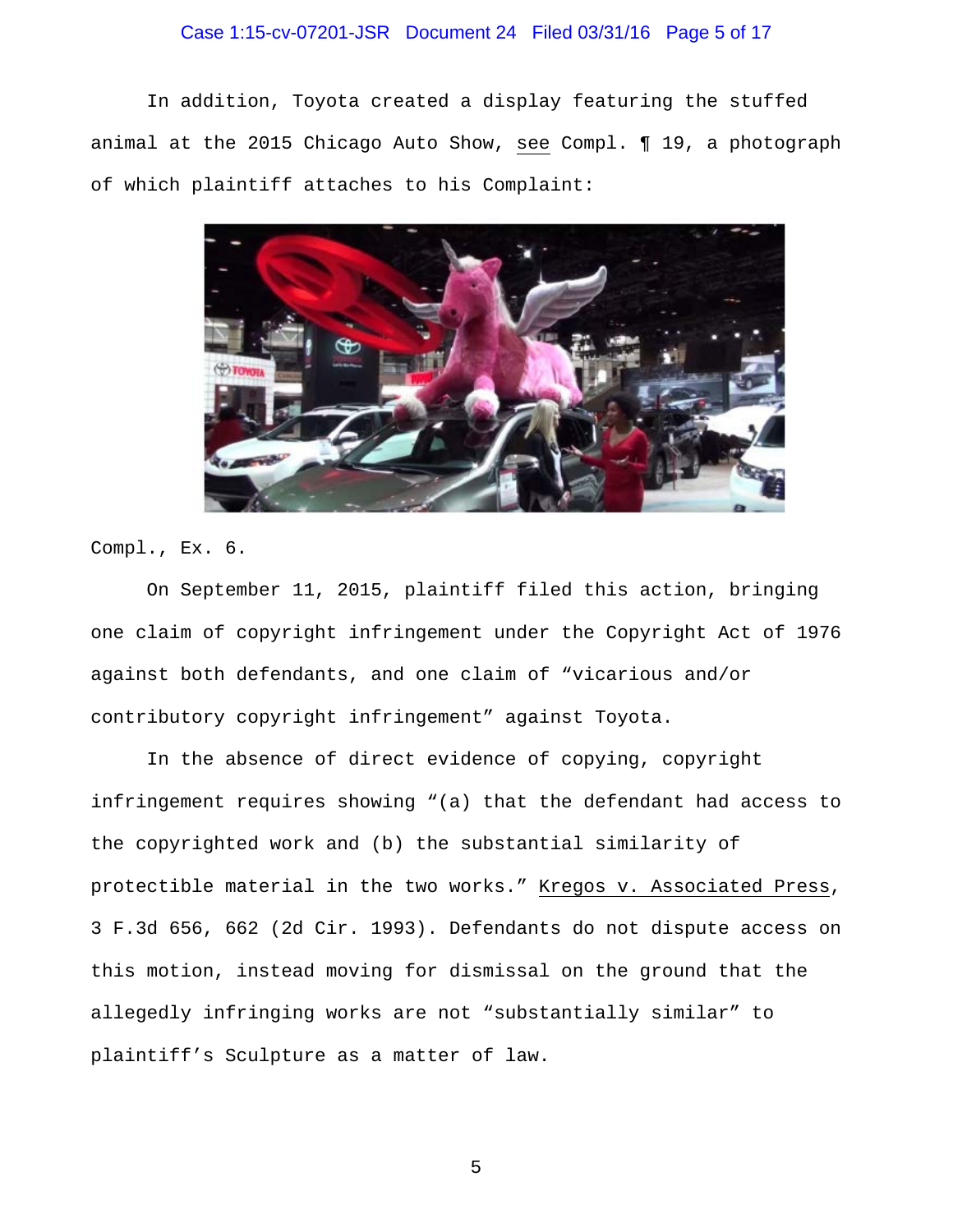## Case 1:15-cv-07201-JSR Document 24 Filed 03/31/16 Page 6 of 17

"The test for infringement of a copyright is of necessity vague." Peter Pan Fabrics, Inc. v. Martin Weiner Corp., 274 F.2d 487, 489 (2d Cir. 1960). Works are substantially similar if an "ordinary observer, unless he set out to detect the disparities, would be disposed to overlook them, and regard [the] aesthetic appeal as the same." Yurman Design, Inc. v. PAJ, Inc., 262 F.3d 101, 111 (2d Cir. 2001) (internal quotation marks omitted). In applying the test, courts ask whether "an average lay observer would recognize the alleged copy as having been appropriated from the copyrighted work," Knitwaves, Inc. v. Lollytogs Ltd., 71 F.3d 996, 1001 (2d Cir. 1995) (internal quotation marks omitted), and "compar[e] the contested design's total concept and overall feel with that of the allegedly infringed work . . . as instructed by our good eyes and common sense," Peter F. Gaito Architecture, LLC v. Simone Dev. Corp., 602 F.3d 57, 66 (2d Cir. 2010) (internal quotation marks omitted). "[I]n the end, [the] inquiry necessarily focuses on whether the alleged infringer has misappropriated the original way in which the author has 'selected, coordinated, and arranged' the elements of his or her work." Peter F. Gaito Architecture, 602 F.3d at 66 (internal quotation marks omitted).

Though often a fact-intensive question, the Second Circuit has "repeatedly recognized that, in certain circumstances, it is entirely appropriate for a district court to resolve [substantial similarity] as a matter of law, 'either because the similarity between two works concerns only non-copyrightable elements of the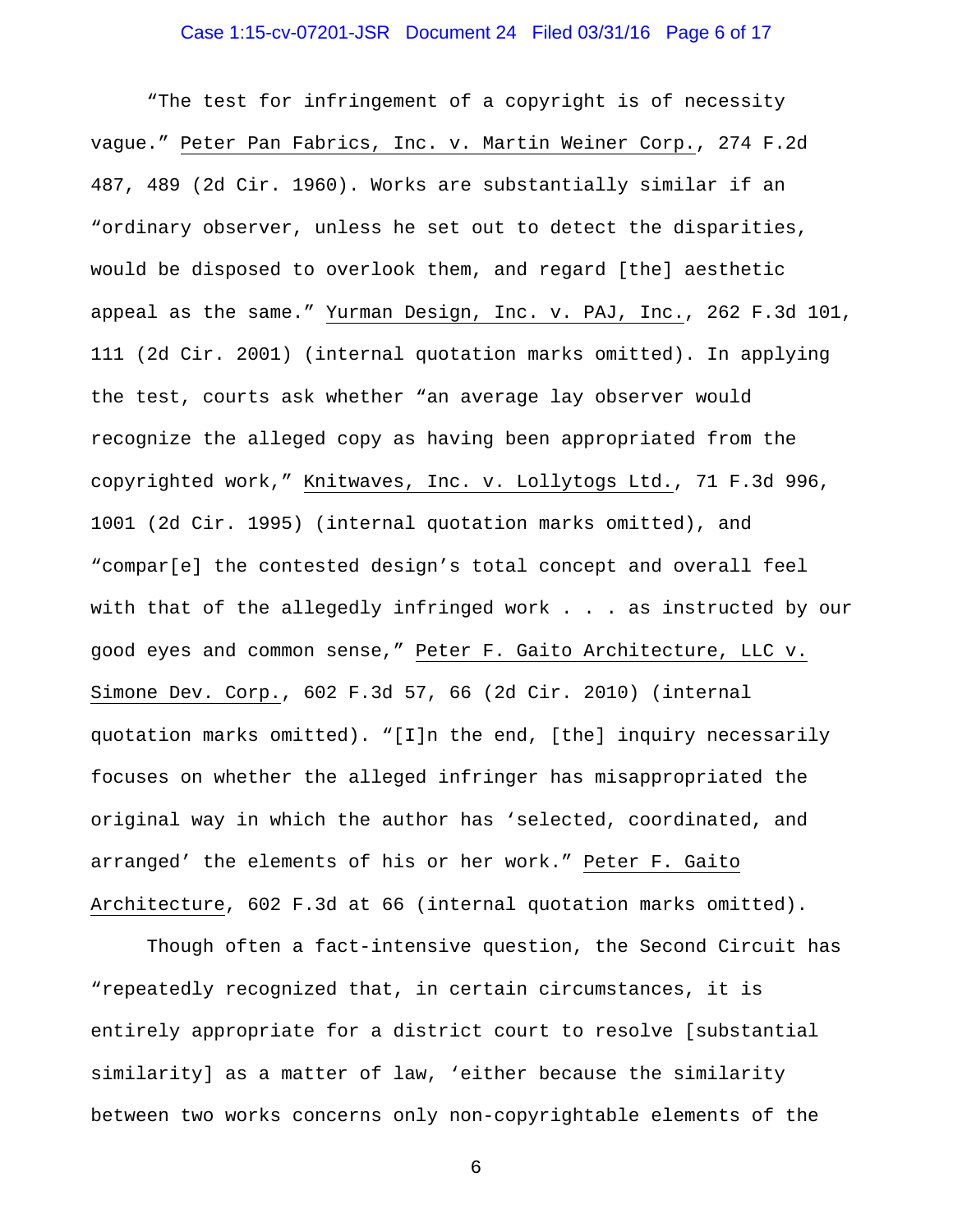# Case 1:15-cv-07201-JSR Document 24 Filed 03/31/16 Page 7 of 17

plaintiff's work, or because no reasonable jury, properly instructed, could find that the two works are substantially similar.'" Id. at 63 (quoting Warner Bros. Inc. v. Am. Broad. Cos., 720 F.2d 231, 240 (2d Cir. 1983)). Indeed, "[w]hen a court is called upon to consider whether the works are substantially similar, no discovery or fact-finding is typically necessary, because what is required is only a visual comparison of the works." Id. at 64 (internal quotation marks omitted).

Before embarking on the substantial similarity analysis, it is critical to bear in mind what does not amount to infringement under the Copyright Act. Specifically, because ideas are not protectible under the Copyright Act, see 17 U.S.C. § 102(b), "the similarity between two works must concern the expression of ideas, not the ideas themselves." Peter F. Gaito Architecture, 602 F.3d at 67 ("This principle, known as the 'idea/expression dichotomy,' 'assures authors the right to their original expression, but encourages others to build freely upon the ideas and information conveyed by a work.'" (quoting Feist Publ'ns., Inc. v. Rural Tel. Serv. Co., 499 U.S. 340, 349-50 (1991))). Without a doubt, "[t]he problem of defining the boundaries of 'idea' can be as vexing as any other aspect of substantial similarity," as ideas can be defined at varying levels of generality. 4 Melville B. Nimmer & David Nimmer, Nimmer on Copyright § 13.03[B][2]. But there can be no question that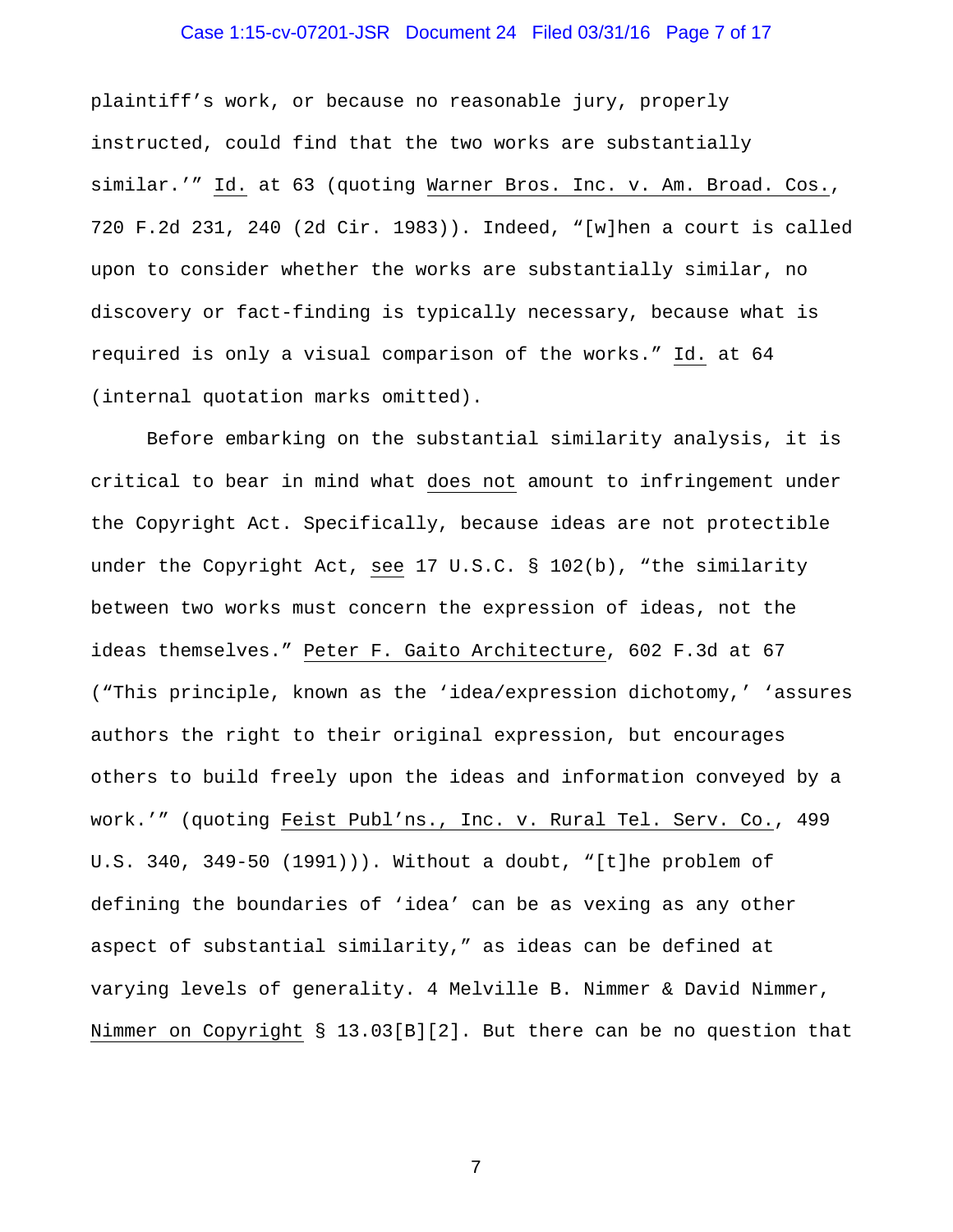#### Case 1:15-cv-07201-JSR Document 24 Filed 03/31/16 Page 8 of 17

plaintiff does not have a monopoly on all depictions of a Pegasus,<sup>[3](#page-7-0)</sup> even those juxtaposed with the roof of an automobile, no matter the form in which such juxtaposition is accomplished or the differences in the artists' creative choices and the resulting aesthetic appeal of each work.[4](#page-7-1) As the Second Circuit explained in a case in which an

<span id="page-7-1"></span><sup>4</sup> Plaintiff's counsel conceded as much at oral argument on the motion to dismiss, where the following colloquy took place:

THE COURT: Let's assume for the sake of argument that someone at Toyota goes to an art show and sees this or sees a picture of it and says, That's a great idea, a Pegasus on a vehicle. We can . . . produce an ad with a totally different feel. We're going to not have a bloody Pegasus straining to disassociate itself; we're going to take a sort of fluffy kind of kid-friendly Pegasus and we'll even add a little unicorn because you know how kids love unicorns. And we'll put it on one of our brand-new vehicles to convey the idea of fun.

MR. KLEINMAN: Sure.

<span id="page-7-0"></span><sup>3</sup> Croak, of course, is not the first artist to have been inspired by the Pegasus, one of the most oft-invoked beasts of Greek mythology. See Thomas Bulfinch, Bulfinch's Mythology 133 (Walking Lion Press 2006) (1855) ("Pegasus, being the horse of the Muses, has always been at the service of the poets."). Shakespeare, for one, preceded him in Henry IV, Part I, when he compared Prince Harry taking his saddle to "an angel dropped down from the clouds, To turn and wind a fiery Pegasus, And witch the world with noble horsemanship." William Shakespeare, The First Part of King Henry the Fourth act 4, sc. 1. Several centuries later, Longfellow penned Pegasus in Pound, an ode to the Pegasus that appeared in the poet's 1849 collection of poems. Henry Wadsworth Longfellow, Pegasus in Pound, in The Seaside and the Fireside (1849) ("Then, with nostrils wide distended, Breaking from his iron chain, And unfolding far his pinions, To those stars he soared again."). But given that Pegasus was depicted on Protocorinthian pottery dating back to the 7th Century B.C.E., both Shakespeare and Longfellow may be considered latecomers as well. See Betsey A. Robinson, Histories of Peirene 35 (2011). Conversely, given modern genetic synthesis, it may only be a matter of time before the Bronx Zoo displays a live example.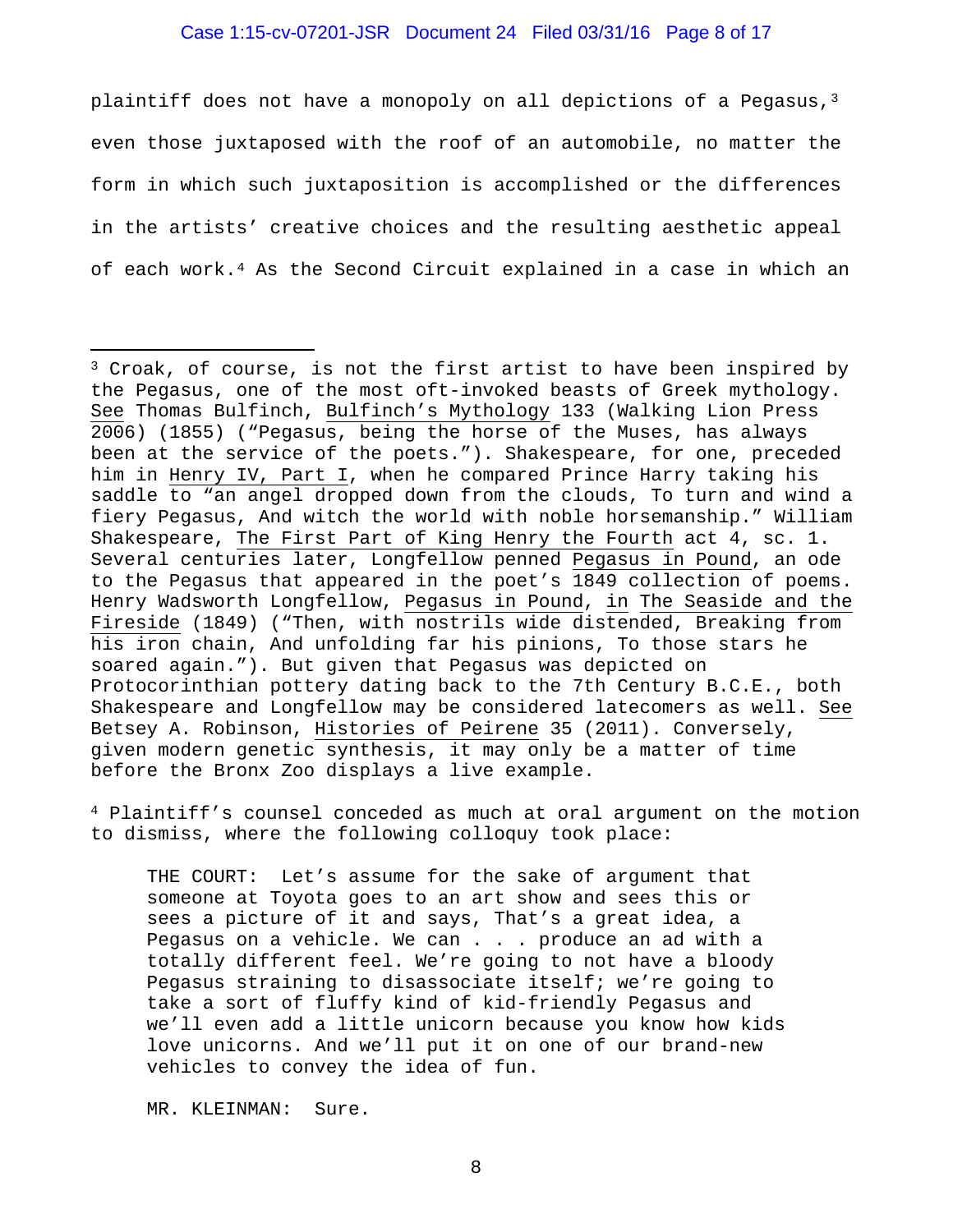#### Case 1:15-cv-07201-JSR Document 24 Filed 03/31/16 Page 9 of 17

artist was alleged to have infringed a copyright in a photograph of a couple holding eight puppies on a bench, "[i]t is not . . . the idea of a couple with eight small puppies seated on a bench that is protected, but rather [plaintiff's] expression of this idea -- as caught in the placement, in the particular light, and in the expressions of the subjects -- that gives the photograph its charming and unique character, that is to say, makes it original and copyrightable."[5](#page-8-0) Rogers v. Koons, 960 F.2d 301, 308 (2d Cir. 1992); see also Arden v. Columbia Pictures Indus., Inc., 908 F. Supp. 1248, 1259 (S.D.N.Y. 1995) ("Because the copyright law only protects the expression of ideas, rather than ideas themselves, it is clear that the idea of a repeating day, even if first conceived by plaintiff, is not protectible.").

If plaintiff's infringement claim is to be viable, then, it must be plaintiff's expression of his idea –- including through the selection and arrangement of the elements of his work -- that has been misappropriated by defendants. Focusing here on such

Transcript dated Dec. 10, 2015, at 11-12 (emphasis added).

-

THE COURT: So the fact that they took the idea would not make them copyright infringers, would it?

MR. KLEINMAN: No, certainly not. But it's the arrangement and the positioning and selection of those two objects. . . .

<span id="page-8-0"></span><sup>5</sup> In Rogers, the alleged infringer (the artist Jeff Koons) employed the "identical expression of the idea that [plaintiff] created" and was thus held to have infringed. Rogers, 960 F.2d at 308. But "had [Koons] simply used the idea presented by the photo, there would not have been infringing copying." Id.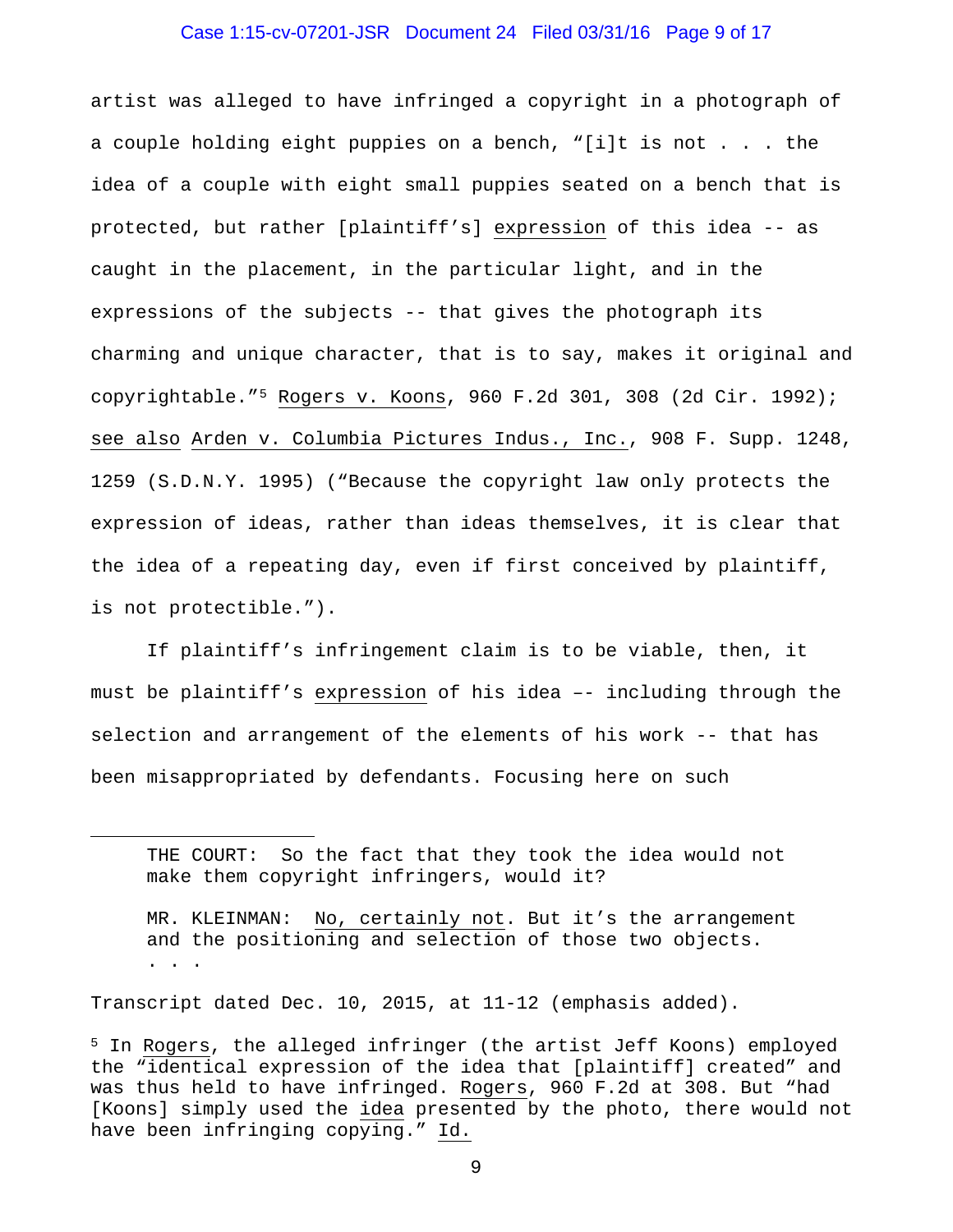#### Case 1:15-cv-07201-JSR Document 24 Filed 03/31/16 Page 10 of 17

expression, there is almost nothing similar between plaintiff's Sculpture, on the one hand, and defendants' allegedly infringing works, on the other. Indeed, the disparities between the works in terms of their authors' creative choices and their total concept and overall feel overwhelm any superficial similarities.

Beginning with a comparison of the "Pegasus" component of the works, plaintiff employed the stuffed body of what appears to be an actual horse with wings affixed to it to create the Sculpture. Plaintiff's Pegasus is strikingly realistic and life-like. In defendants' works, by contrast, the Pegasus is a pink, smiling, oversized stuffed animal. In the allegedly infringing commercial, she is named "Lady." Lady deviates from an actual horse (or a lifelike Pegasus, for that matter) in virtually all respects, including appearance and posture. Defendants' Pegasus is not remotely realistic or life-like. It appears to be a child's toy because it is a child's toy.

The vehicles in the works are also highly dissimilar. The Sculpture features a vintage lowrider,<sup>[6](#page-9-0)</sup> the back half of which is bright red and the front half of which is blue. It exudes cool. The

<span id="page-9-0"></span><sup>6</sup> Plaintiff's use of a lowrider invokes a particular subculture. See Sophia Kercher, Lowriding Culture Goes Global, N.Y. Times, Dec. 4, 2015, at ST12, [http://www.nytimes.com/2015/12/06/fashion/lowriding](http://www.nytimes.com/2015/12/06/fashion/lowriding-culture-goes-global.html)[culture-goes-global.html](http://www.nytimes.com/2015/12/06/fashion/lowriding-culture-goes-global.html) ("Lowriding, rooted in the Mexican-American subculture, emerged in the '40s and '50s, when car customization took off after World War II, and it hasn't slowed since. It is common for lowriders to have hydraulics that make the cars gyrate and dance, plush velvet upholstery and murals that often reflect images from Mexican culture . . . . ").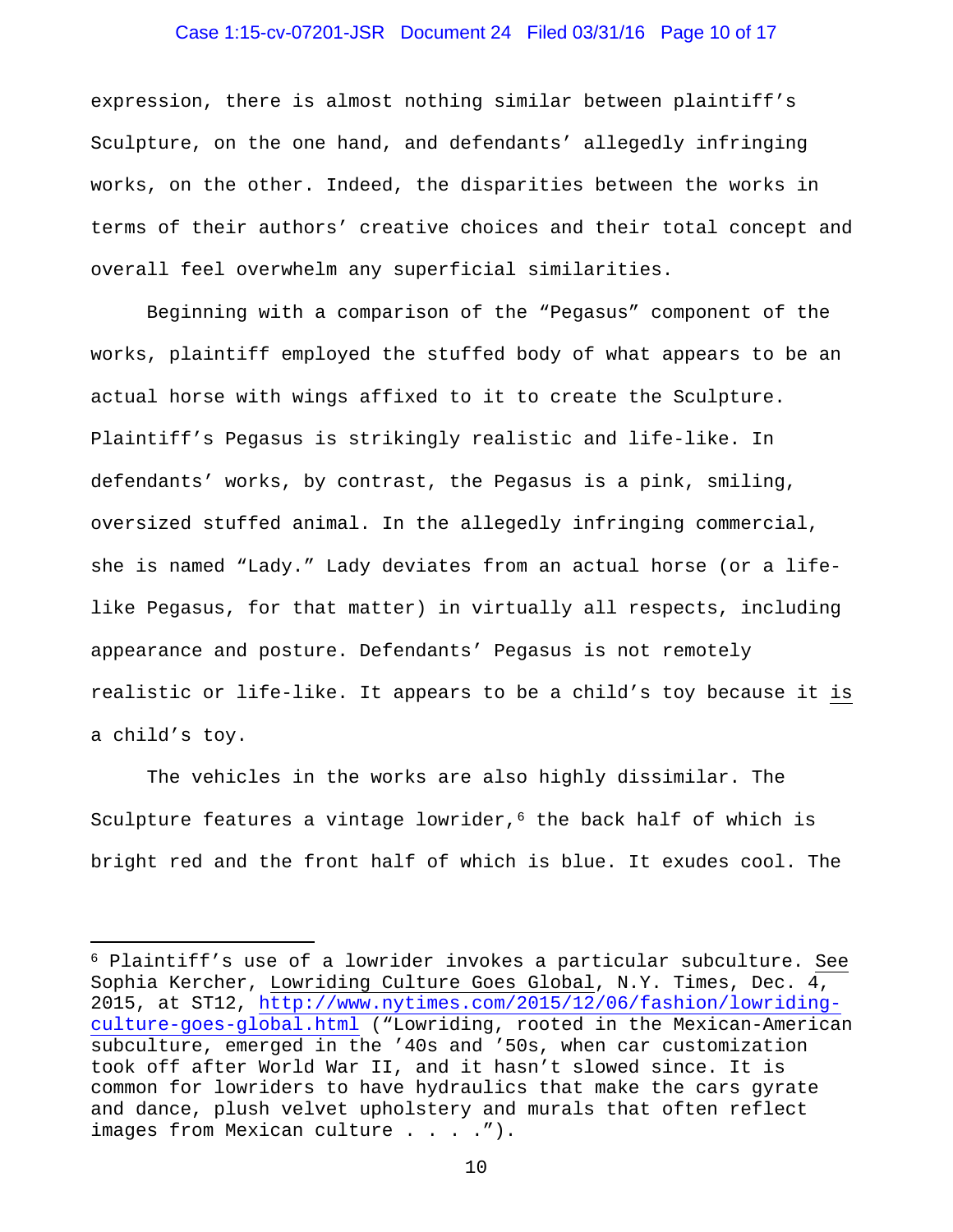## Case 1:15-cv-07201-JSR Document 24 Filed 03/31/16 Page 11 of 17

RAV4 in defendants' works by contrast is a modern, family-friendly SUV in a glossy blue. Aside from the fact that both vehicles employ a shade of blue and that both the lowrider in the Sculpture and the RAV4 in the print advertisement are presented to viewers at an angle, there is virtually nothing similar about the vehicles in the works. No one could reasonably view them as sharing an aesthetic appeal.

Plaintiff complains that comparing and contrasting these elements of the works in isolation obscures the "glaringly obvious  $simplify$   $"$  that the works share of a "winged-horse and  $[]$  its arrangement/staging on top of an automobile." Pl.'s Mem. of Law in Opp. to Defs.' Mot. to Dismiss the Compl. ("Pl.'s Opp.") at 13, ECF No. 18. In plaintiff's telling, "the animal figure atop [each] car . . . is staged and presented to the viewer in the exact same manner." Id. at 14. If that were correct, the outcome on defendants' motion might have been different. The problem for plaintiff is that while it is true that the (very different) Pegasus-like figures are juxtaposed with the roofs of the (very different) vehicles in each work, the similarities in presentation end there. The Pegasus in the Sculpture is presented as bursting forcefully through the roof of a now severely damaged car, as it unfurls its body in preparation for flight. It radiates exertion, dynamism, and sheer power. In contrast, defendants' Pegasus is strapped to the intact roof of an SUV and carries no suggestion of life, movement, or vitality. Plaintiff asserts that the stuffed animal's pose "strongly suggests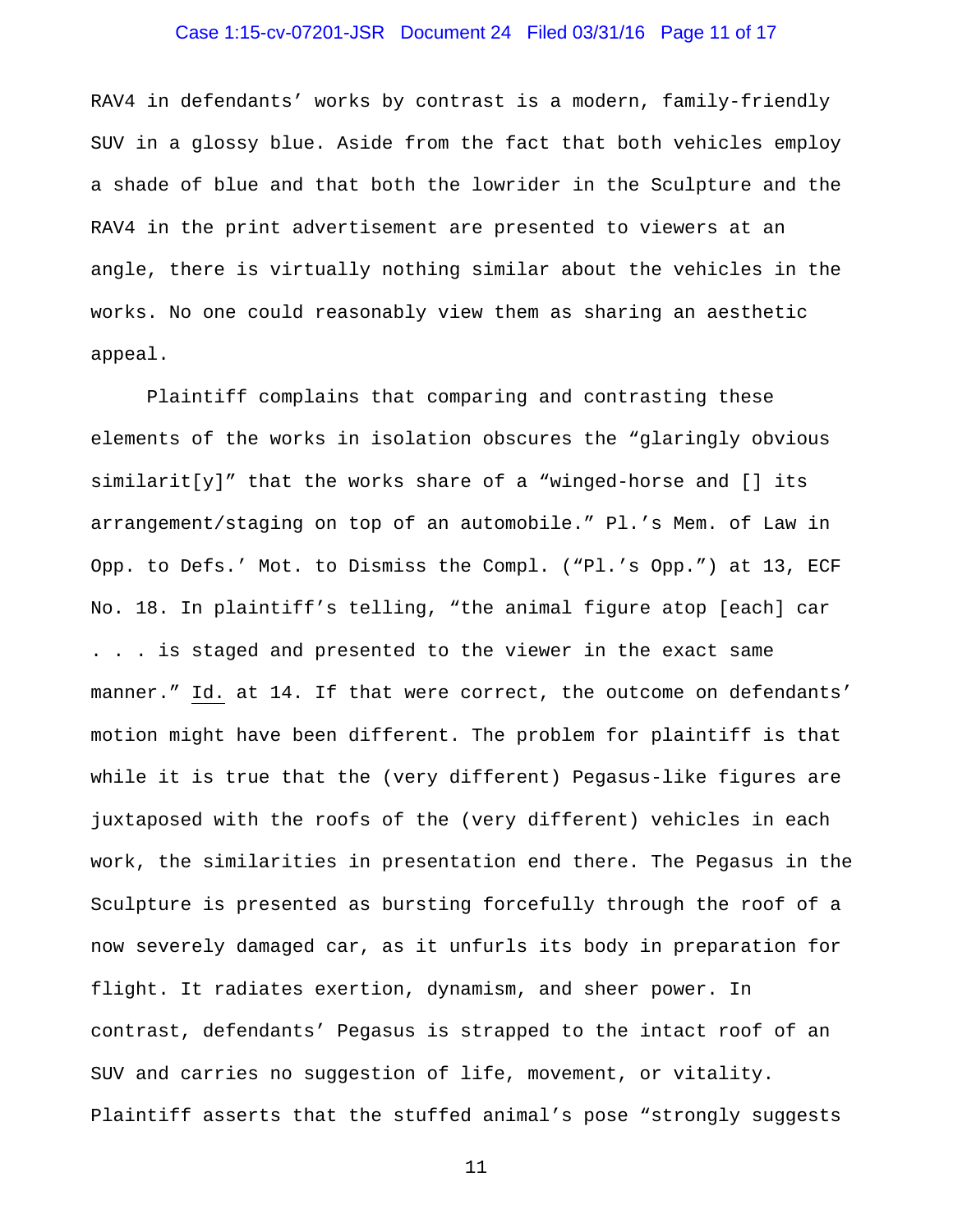#### Case 1:15-cv-07201-JSR Document 24 Filed 03/31/16 Page 12 of 17

the same freedom of movement that is depicted in Plaintiff's Pegasus Sculpture" and that the "overall look and feel of the [print] Ad instantly gives the viewer the surreal impression that the horse is in flight and transporting/guiding the RAV4." Id. at 16. While this is a creative characterization –- which conveniently disregards the fact that the stuffed animal is strapped to the car<sup>[7](#page-11-0)</sup>  $-$  it is not an accurate one and thus not a relevant one. Peter F. Gaito Architecture, 602 F.3d at 64 ("In copyright infringement actions, the works themselves supersede and control contrary descriptions of them, including any contrary allegations, conclusions or descriptions of the works contained in the pleadings." (internal quotation marks and citations omitted)). No reasonable jury would share plaintiff's self-serving view.

The settings of the works are strikingly different as well. The smoke billowing in the background of the Sculpture is in stark contrast to the sunny, suburban setting that defendants employ in the allegedly infringing advertisements. And while the indoor display at the Chicago Auto Show obviously lacks the idealized

-

<span id="page-11-0"></span><sup>7</sup> Plaintiff dismisses the fact that the stuffed animal is tethered to the RAV4 in the print advertisement as "hardly perceptible." Pl.'s Opp. at 16. To the contrary, the straps -- while not the focus of the advertisement –- would be immediately perceptible to anyone pausing over the advertisement even briefly. In addition, the allegedly infringing commercial explicitly refers to the stuffed animal being "strapped" to the roof of the narrator's RAV4. And while the stuffed animal does not appear strapped to the roof of the car in the Chicago Auto Show display, the staging of the Pegasus and the car in that setting remains radically different from that of the Sculpture.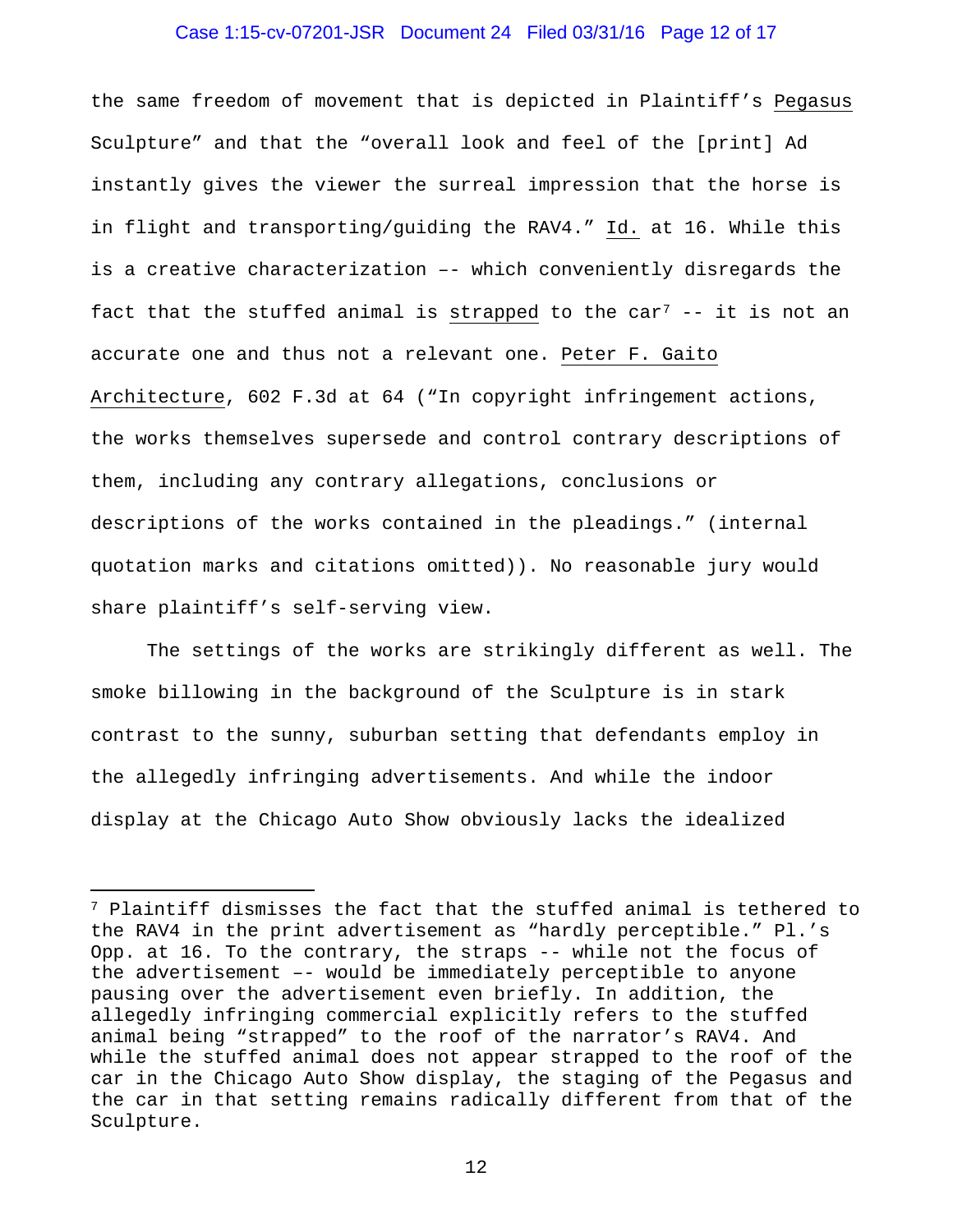#### Case 1:15-cv-07201-JSR Document 24 Filed 03/31/16 Page 13 of 17

suburban context of defendants' commercial and print advertisement, its surroundings also share nothing in common with the Sculpture. Plaintiff objects that the Sculpture has been staged in various settings -- not all of which are ominous and smoke-filled -- but that assertion is outside the four corners of the Complaint and the Court has no basis on which to infer that the Sculpture was presented in settings similar to that of defendants' works.[8](#page-12-0)

In a strained effort to make out a plausible case for substantial similarity, plaintiff manufactures commonalities by noting, for example, that both animals in the relevant works are "stuffed," that both are juxtaposed with hoods of cars that "contrast[] sharply with [their] soft fur," and that both have wings that "are different colors than the rest of their respective bodies." Pl.'s Opp. at 14. As noted, the test for substantial similarity is whether an "ordinary observer, unless he set out to detect the disparities, would be disposed to overlook them, and regard [the] aesthetic appeal as the same." Yurman, 262 F.3d at 111. In drumming up such "similarities" -- several of which amount to mere wordplay -- plaintiff is seeking to turn that test on its head,

-

<span id="page-12-0"></span><sup>8</sup> Plaintiff pleads that, in addition to those uses specifically cited in the Complaint, the Sculpture has been the subject of "several hundred other uses and mentions." Compl. ¶ 14. But plaintiff does not plead that the Sculpture lacks the billowing smoke in any of these iterations, and the Court has no basis to infer as much. In each of the three depictions of the Sculpture that plaintiff attaches to his Complaint, smoke billows behind the Sculpture in an indistinguishable way. In any case, even if the Court excluded the works' surroundings from the substantial similarity analysis, it would reach the same result.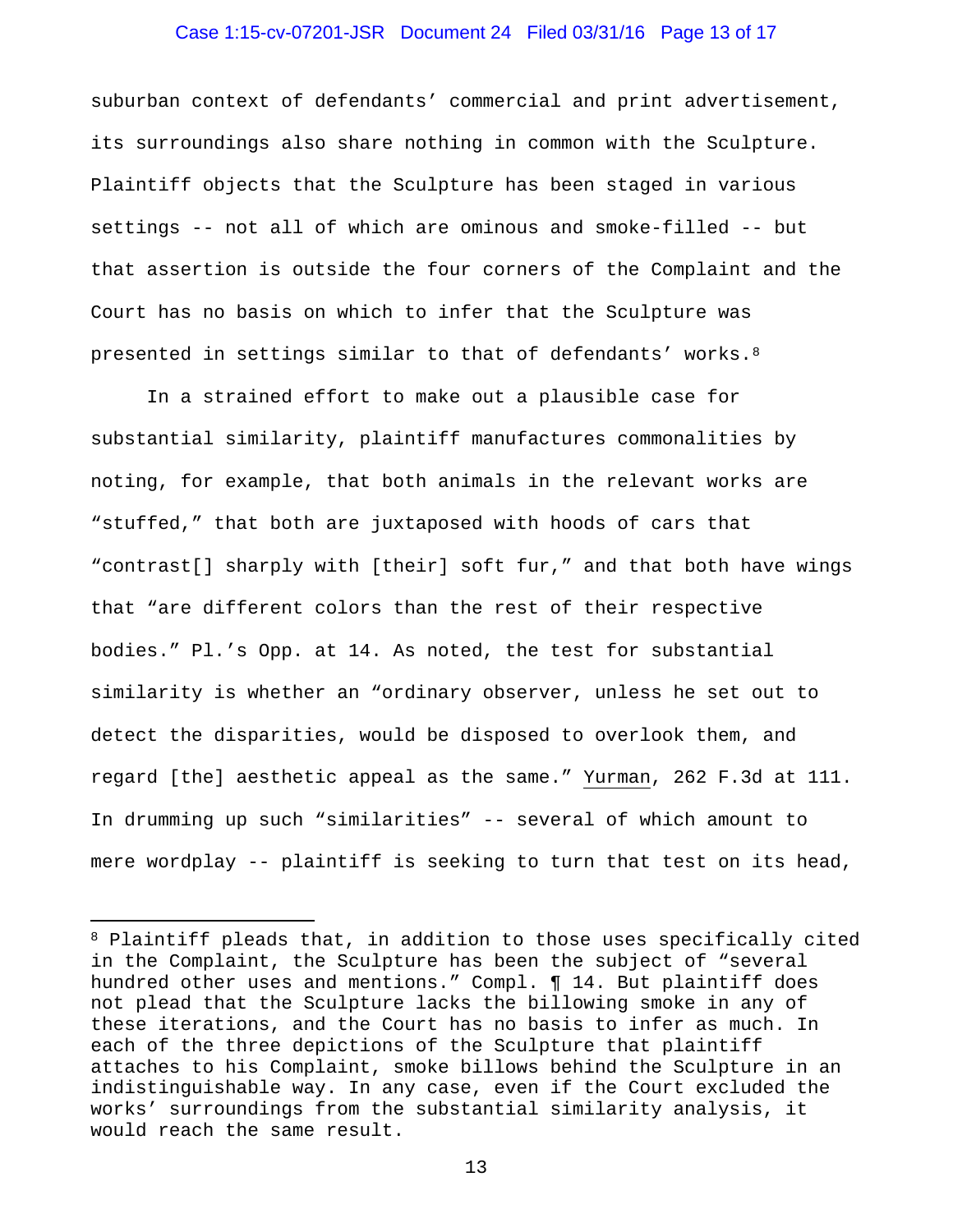#### Case 1:15-cv-07201-JSR Document 24 Filed 03/31/16 Page 14 of 17

asking the Court to focus on a laundry list of technical similarities (as opposed to disparities) that an ordinary observer would be disposed to overlook. But technical similarities that have little to no effect on the aesthetic appeal of a given work, and which pale in comparison to the works' disparities, are of little relevance to the analysis. See Dean v. Cameron, 53 F. Supp. 3d 641, 650 (S.D.N.Y. 2014) ("[T]he differences between each of [plaintiff's] works and [the allegedly infringing work] overwhelm any superficial similarity."); Segal v. Paramount Pictures, 841 F. Supp. 146, 149 (E.D. Pa. 1993) ("[T]he existence of some common features in the face of overwhelming differences between the works is insufficient to show substantial similarity."). Indeed, the Pegasus in the Sculpture, while necessarily made of stuffing, is plainly designed to give the "feel" of a living animal, whereas the stuffed quality of the animal in defendants' advertisements is central to its depiction and message as a child's toy.

Finally, no reasonable jury could find that the "total concept and overall feel" of plaintiff's Sculpture and the allegedly infringing works are substantially similar. Defendants' works – featuring a friendly-looking, oversized stuffed animal -- evoke feelings of warmth, family, and fun. The mood of the works is lighthearted and playful. These associations are explicit in defendants' commercial and -- though they must be considered standing alone<sup>[9](#page-13-0)</sup> --

<span id="page-13-0"></span><sup>9</sup> Plaintiff is correct that defendants cannot rely on the allegedly infringing commercial to supply a frame of reference for the other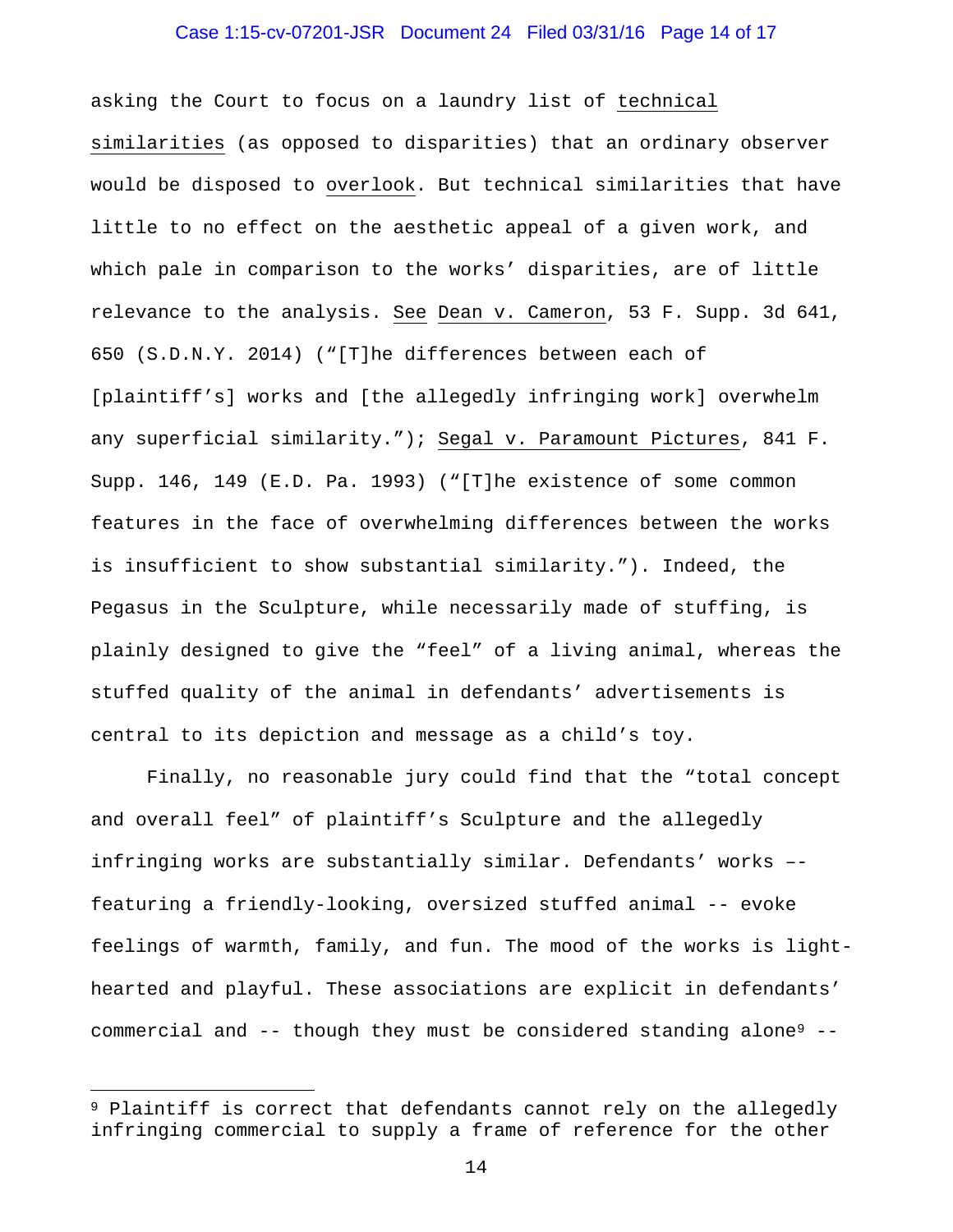#### Case 1:15-cv-07201-JSR Document 24 Filed 03/31/16 Page 15 of 17

implicit in the print advertisement and the Chicago Auto Show display. This "total concept and overall feel" is dramatically different from that of the Sculpture, which, on the view that plaintiff favors, is a "celebration of the intrepid spirit, and particularly the adventurous energy that is enabled by the modern automobile." Pl.'s Opp. at 2. The Sculpture evokes raw power, independence, and escape. It depicts the supernatural by animating a mythological creature, while defendants' works are situated in the real world. To be sure, different observers could reasonably interpret the Sculpture in different ways. Some might see violence where others perceive spirit. That is the nature of art. But no reasonable juror would find the Sculpture light-hearted in nature, evoking family and children.

Plaintiff, as if evaluating an entirely different set of works than those before the Court, argues that "no ordinary observer could reasonably conclude that the overall look and feel of [defendants' print advertisement] conveys feelings of 'togetherness, safety, and comfort,'" and that, rather, "it is far more plausible that an ordinary observer could conclude that this advertisement conveys the same feelings of 'escape' and 'the force of individual spirit' that Defendants contend are evoked by Plaintiff's Sculpture." Id. at 17.

-

allegedly infringing works, given that it cannot be assumed that viewers of defendants' print advertisement or the Chicago Auto Show display were familiar with defendants' commercial. The Court has not conflated defendants' works in its analysis, but rather found that each is not substantially similar to the Sculpture on its own terms and as a matter of law.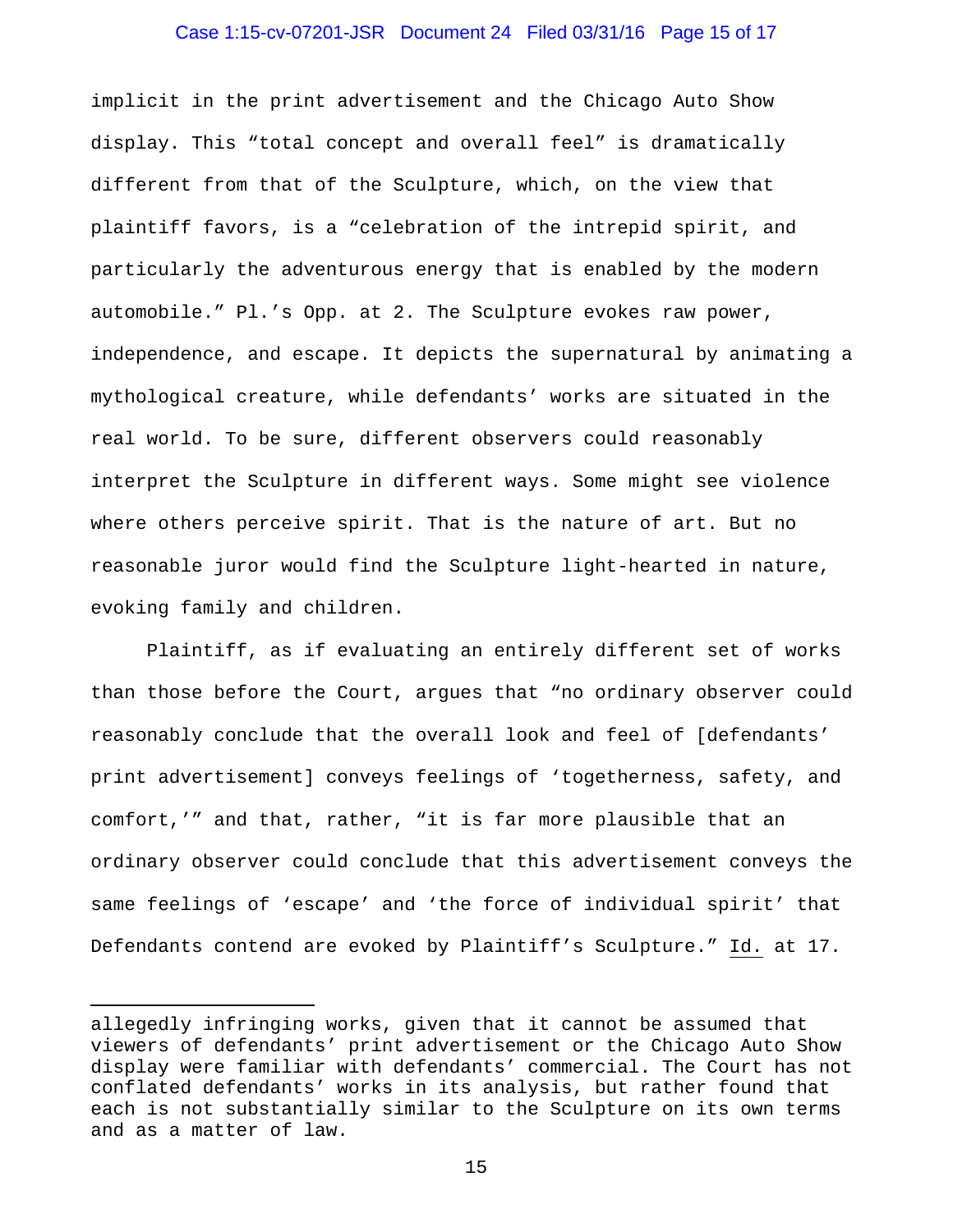## Case 1:15-cv-07201-JSR Document 24 Filed 03/31/16 Page 16 of 17

Similarly, plaintiff submits that defendants' works could "elicit the same 'desire to break free' Defendants' [sic] claim is evoked by plaintiff's Sculpture." Id. at 18. Again, that plaintiff declares it does not make it so. Conclusory rhetoric aside, no reasonable jury would regard the total concept and overall feel of the works as substantially similar to one another.

For that reason, and because an ordinary observer would not regard the "aesthetic appeal" of the works at issue as the same, Yurman, 262 F.3d at 111, or perceive defendants as having "misappropriated the original way in which [plaintiff] 'selected, coordinated, and arranged' the elements of his . . . work," Peter F. Gaito Architecture, 602 F.3d at 66, plaintiff's copyright infringement claim fails as a matter of law. Since "there can be no contributory infringement absent actual infringement," Faulkner v. Nat'l Geographic Enters., 409 F.3d 26, 40 (2d Cir. 2005), plaintiff's vicarious and contributory infringement claims against Toyota also fail as a matter of law. See BroadVision, Inc. v. Med. Protective Co., 2010 WL 5158129, at \*4 (S.D.N.Y. Nov. 23, 2010) ("A party claiming vicarious liability must establish that direct infringement occurred . . . .").

For the foregoing reasons, the Court, in its Order dated December 14, 2015, granted defendants' motion to dismiss. The Clerk of the Court is hereby directed to enter final judgment dismissing plaintiff's Complaint with prejudice and to close this case.

SO ORDERED.